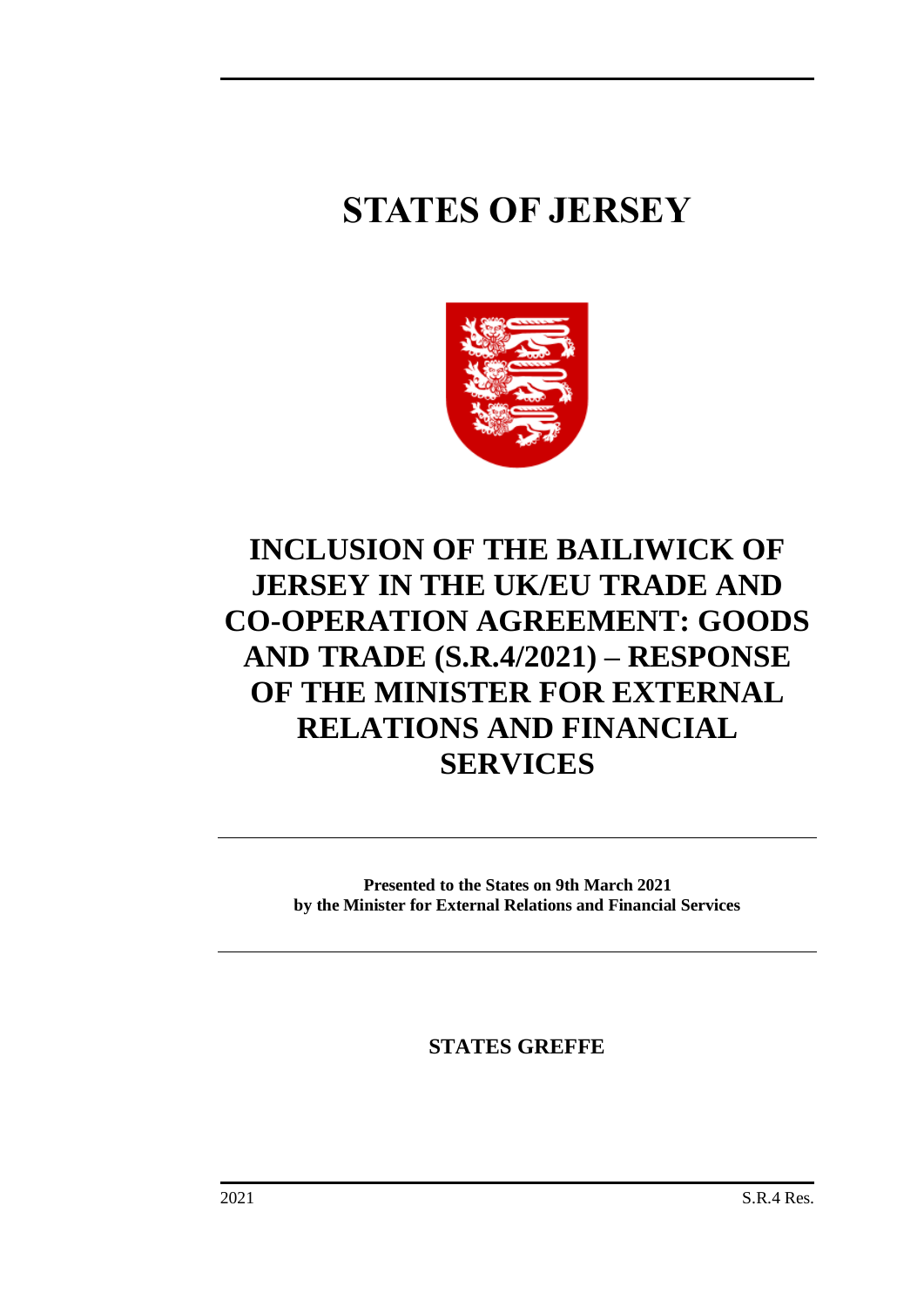#### **INCLUSION OF THE BAILIWICK OF JERSEY IN THE UK/EU TRADE AND CO-OPERATION AGREEMENT: GOODS AND TRADE(S.R.4/2021) – RESPONSE OF THE MINISTER FOR EXTERNAL RELATIONS AND FINANCIAL SERVICES**

| <b>Ministerial Response to:</b>             | S.R.4/2021                                                                                                               |
|---------------------------------------------|--------------------------------------------------------------------------------------------------------------------------|
| <b>Ministerial Response required</b><br>by: | 2nd April 2021                                                                                                           |
| <b>Review title:</b>                        | Review of the Inclusion of the Bailiwick of<br>Jersey in the UK/EU Trade and Co-operation<br>Agreement: Goods and Trade. |
| <b>Scrutiny Panel:</b>                      | <b>Brexit Review Panel</b>                                                                                               |

#### **INTRODUCTION**

I am grateful to the Panel for completing its work, as requested by part (c) of P.170/2020, in such a constrained time period, yet still doing so thoroughly and efficiently. It was helpful for the Council of Ministers to be able to digest the Panel's findings, recommendations, and conclusion prior to taking its own decision as to whether the Government should invoke the 90-day termination clause. We are grateful to the Panel for ensuring this was possible.

As is confirmed in this response, the Government agrees with almost every finding of the review, and I hope this response adds some helpful additional information and context in certain respects. We accept all five recommendations, in some cases having already taken action.

As the Panel will be aware the Council of Minister's, following its own legal and policy analysis of the Agreement, reached the same final conclusion as set out in the report – that the unanimous decision of the States taken on 27th December 2020 should be upheld and Jersey should remain part of the TCA. It is re-assuring that Scrutiny had separately considered Jersey's participation in the TCA, and whether the decision of the States Assembly on 27th December was reflected in the final legal text, and reached the same decision as Ministers with respect to Jersey's continued participation.

I am grateful to the Panel for the professional manner in which it undertook this work, and for once again working constructively with my office to analyse a matter of fundamental importance to the future of our Bailiwick.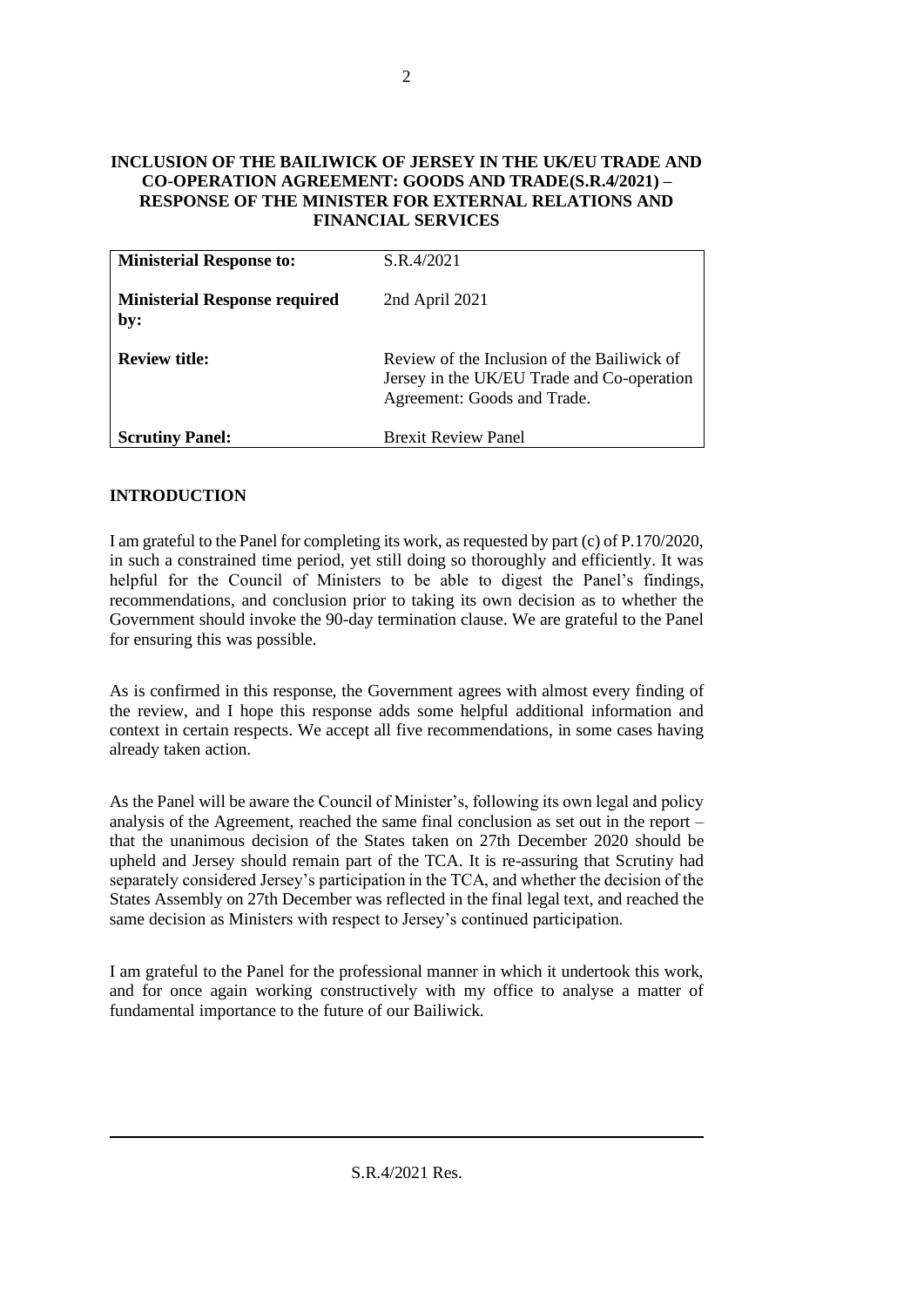#### **FINDINGS**

|                | <b>Findings</b>                                                                                                                                                                                                                                                                                                                                                                                              | <b>Comments</b>                                                                                                                                                                              |  |  |
|----------------|--------------------------------------------------------------------------------------------------------------------------------------------------------------------------------------------------------------------------------------------------------------------------------------------------------------------------------------------------------------------------------------------------------------|----------------------------------------------------------------------------------------------------------------------------------------------------------------------------------------------|--|--|
| $\mathbf{1}$   | The<br>Trade<br>and<br>Co-operation<br>Agreement is drafted as a high level<br>'legal framework' as opposed to a<br>detailed piece of Law. The technical<br>detail that will inform future decision<br>making on the applicable provisions<br>within the TCA is yet to be established<br>by the "Specialised Committees" that<br>will operate under the framework of the<br>TCA.                             | Correct – External Relations will be working<br>further with the UK Government on the<br>governance supporting these new structures once<br>established, to agree Jersey's role within them. |  |  |
| $\overline{2}$ | An analysis undertaken by Government<br>Officials within External Relations has<br>confirmed that nothing fundamentally<br>alters Jersey's position of participating<br>Trade<br>Co-operation<br>the<br>and<br>in<br>Agreement. Therefore, Officials have<br>recommended to Ministers that Jersey<br>continue to participate in the TCA and<br>do not ask the UK to invoke the 90-day<br>termination clause. | Agree - this is reflected in the Council of<br>Minister's report to the States Assembly.                                                                                                     |  |  |
| 3              | order<br>for<br>the<br>successful<br>In.<br>implementation and functioning of the<br>relevant<br>Trade<br>and<br>Co-operation<br>Agreement requirements for the Crown<br>Dependencies,<br>legal<br>advice<br>has<br>highlighted that it is important that their<br>interests are properly and consistently<br>considered,<br>recognised,<br>and<br>represented.                                              | Agree $-$ this is the subject of active and ongoing<br>work which is being led and co-ordinated by<br><b>External Relations.</b>                                                             |  |  |
| $\overline{4}$ | The Joint Partnership Council is the<br>central committee<br>in<br>charge<br>of<br>governing the Trade and Co-operation<br>Agreement. It will oversee the TCA and<br>be co-chaired by a member of the<br>European Commission and a UK<br>Minister.                                                                                                                                                           | Correct.                                                                                                                                                                                     |  |  |
| 5 <sup>5</sup> | In terms of dispute resolution, it will be<br>important to ensure<br>that<br>Jersey's<br>interests are safeguarded in any dispute<br>within which it may become involved<br>in.                                                                                                                                                                                                                              | Agree – please also see the response to the<br>recommendation relating to this point                                                                                                         |  |  |

S.R.4/2021 Res.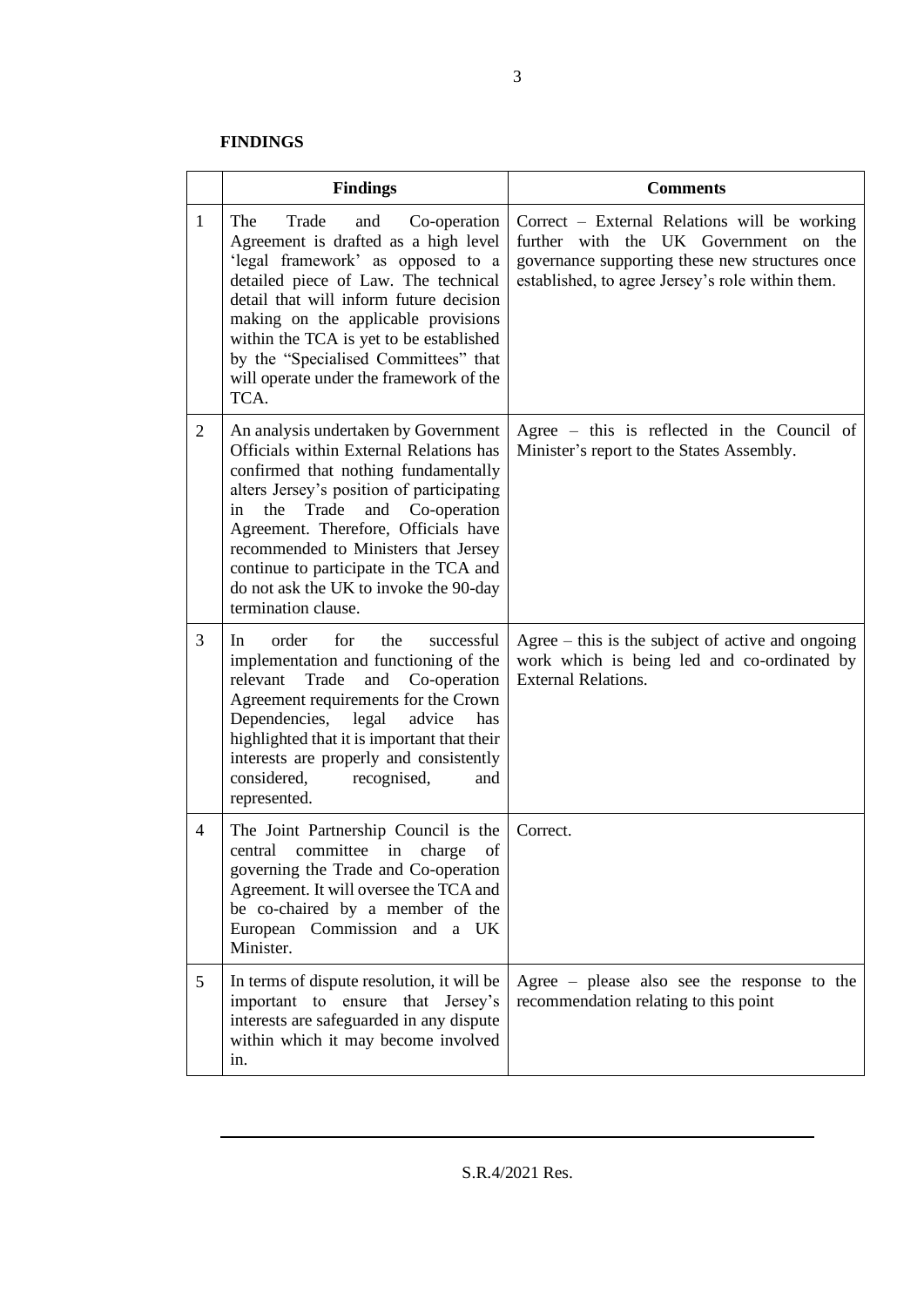|    | <b>Findings</b>                                                                                                                                                                                                                                                                                                                                                       | <b>Comments</b>                                                                                                                                                                                                                                    |  |  |
|----|-----------------------------------------------------------------------------------------------------------------------------------------------------------------------------------------------------------------------------------------------------------------------------------------------------------------------------------------------------------------------|----------------------------------------------------------------------------------------------------------------------------------------------------------------------------------------------------------------------------------------------------|--|--|
| 6  | Under the Trade and Co-operation<br>Agreement, "Specialised Committees"<br>will be established as mechanisms for<br>developing trade policy and practices<br>between the UK and the EU, through a<br>series of Trade Committees. The Trade<br>Committees will play an important role<br>determining<br>in<br>the<br>scope<br>and<br>application of future agreements. | This is correct in respect of agreements with the<br>EU. The impact for wider rest of the world<br>agreements is not clear and is likely to be limited.                                                                                            |  |  |
| 7  | In relation to Jersey's involvement in<br>the "Specialised Committees",<br>the<br>Minister for External Relations and<br>Government of Jersey Representatives<br>are arguing for direct representation by<br>Jersey in the relevant committees.                                                                                                                       | Ongoing discussions are taking place with the UK<br>Government to ensure that Jersey's views are<br>correctly represented. It should be noted that,<br>depending on the final structures, this may not<br>always be through direct representation. |  |  |
| 8  | In relation to Part Two: Title I (Trade in<br>Goods) of the Trade and Co-operation<br>Agreement,<br>legal<br>analysis<br>has<br>confirmed that the legal text is in<br>accordance with Jersey's expectations<br>as to the obligations that would be<br>applicable.                                                                                                    | Agree.                                                                                                                                                                                                                                             |  |  |
| 9  | Jersey's autonomy over its customs<br>operations, is subject to the requirement<br>that any requests made by Jersey under<br>the relevant provisions of the Trade and<br>Co-operation Agreement,<br>such<br>as<br>requests for any changes, must be<br>fulfilled by UK customs authorities.                                                                           | The Customs Union Arrangement agreed between<br>Jersey and the UK will provide a forum for<br>discussing. No further agreement is necessary.                                                                                                       |  |  |
| 10 | In relation to customs operations, the<br>distinction between "goods" and<br>"services" may not always be easy to<br>determine.<br>Therefore, the<br>limited<br>application of 'goods' to Jersey, may<br>give rise to ambiguities in the future<br>which should be kept under review.                                                                                 | Correct and this will be continually reviewed.                                                                                                                                                                                                     |  |  |
| 11 | Jersey may need to ensure<br>that<br>distinctions are made between where<br>Jersey's World Trade Organisation<br>('WTO') obligations on services end,<br>and where the UK's Trade and Co-<br>operation Agreement obligations on<br>services go beyond the minimum<br>requirements of the WTO.                                                                         | This is an issue which External Relations is<br>conscious of and monitoring carefully.                                                                                                                                                             |  |  |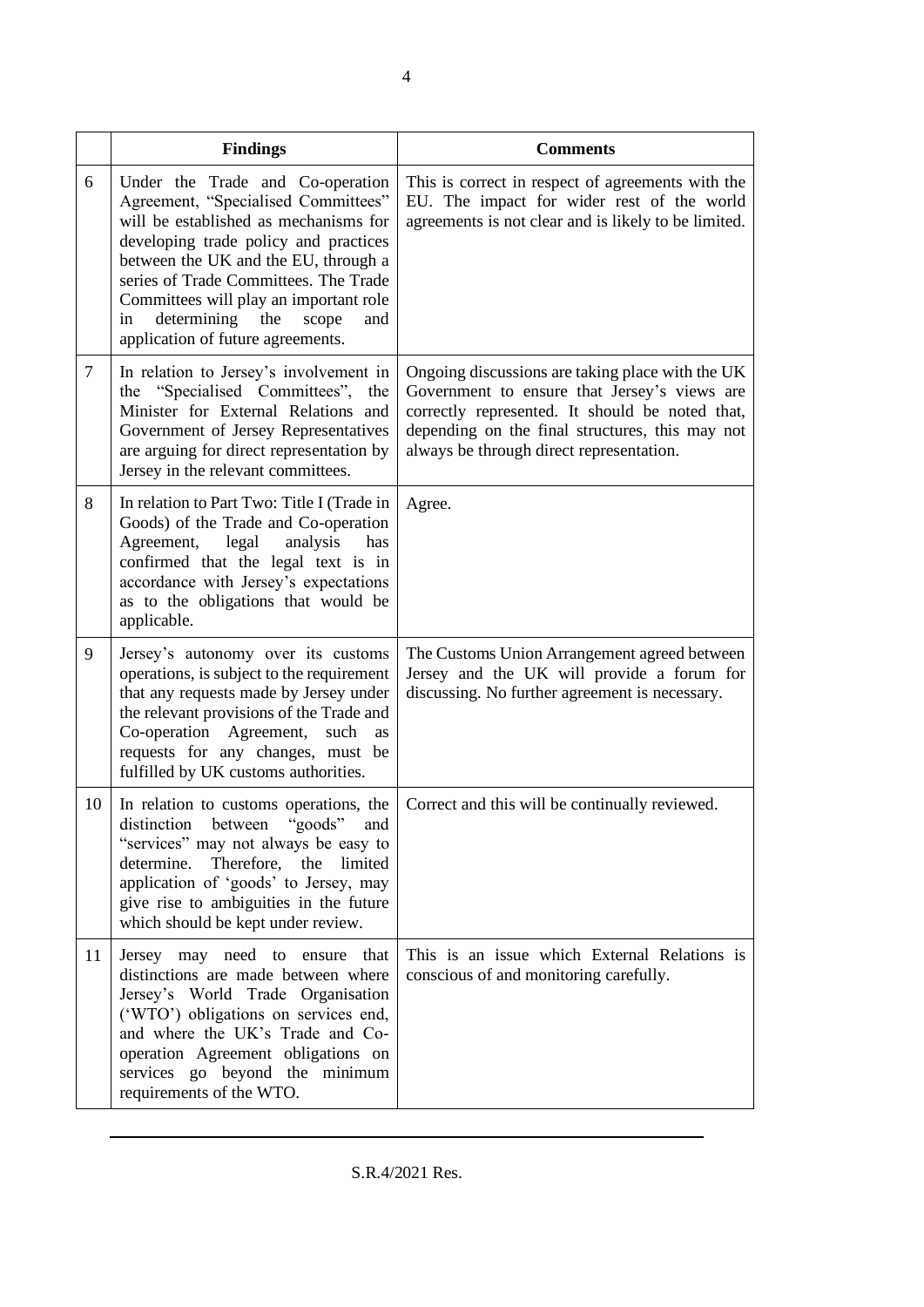|    | <b>Findings</b>                                                                                                                                                                                                                                                                                                                                                                                                                      | <b>Comments</b>                                                                                                                                                                                                                                                                                                                                                                                                                                                                                                                                                                                                                            |  |  |
|----|--------------------------------------------------------------------------------------------------------------------------------------------------------------------------------------------------------------------------------------------------------------------------------------------------------------------------------------------------------------------------------------------------------------------------------------|--------------------------------------------------------------------------------------------------------------------------------------------------------------------------------------------------------------------------------------------------------------------------------------------------------------------------------------------------------------------------------------------------------------------------------------------------------------------------------------------------------------------------------------------------------------------------------------------------------------------------------------------|--|--|
| 12 | Jersey's participation in the Trade and<br>Co-operation Agreement might be<br>considered to impact on Jersey's<br>autonomy and ability to develop its own<br>international identity. The Minister for<br>External Relations has received a<br>commitment from the Lord Chancellor<br>and Secretary of State for Justice that<br>would<br>respect<br>the<br>UK<br>Jersey's<br>constitutional position in the operation<br>of the TCA. | Correct in respect of the commitment received<br>from the Lord Chancellor. The TCA does<br>recognise the CDs have separate competent<br>authorities that are responsible for implementing<br>customs or regulatory controls. However, the UK<br>will be ultimately answerable under the TCA in<br>relation to Jersey's obligations. We agree with the<br>panel highlighting the importance of the Lord<br>Chancellor's letter in maintaining and ensuring<br>clarity on the constitutional position in order to<br>provide Jersey with the ability to continue<br>developing its international identity and in<br>respecting our autonomy. |  |  |
| 13 | The increased complexity of the export<br>process is leading some smaller retail<br>businesses in Jersey to stop deliveries<br>into Europe because they are daunted<br>by the large amount of administration<br>and the VAT rules they need to<br>navigate.                                                                                                                                                                          | This is not directly a result of Jersey's<br>participation in the<br>TCA.<br>The<br>increased<br>complexity of the export process was an inevitable<br>consequence of Brexit, and the UK's exit from the<br>Single Market and the Customs Union.                                                                                                                                                                                                                                                                                                                                                                                           |  |  |
| 14 | Rules of Origin determine where goods<br>originate which has complicated the<br>forward shipping of European goods for<br>many large companies in the UK and<br>Jersey.                                                                                                                                                                                                                                                              | As above, this is not directly as a consequence of<br>the TCA, the additional complexity is a result of<br>the UK's exit from the EU. The Government of<br>Jersey is, as we have been doing throughout the<br>Brexit process, seeking to ensure all businesses<br>and islanders have the information they need to<br>navigate this new trading relationship with the EU<br>to overcome any potential challenges. Information<br>and guidance is available on the government<br>website and further communications campaigns<br>are planned in the coming weeks.                                                                            |  |  |

### **RECOMMENDATIONS**

| <b>Recommendations</b>                                                                                                                                                                                                            | To | Accept<br>Reject | <b>Comments</b>                                                                                                                                                                               | <b>Target date</b><br>of action/<br>completion |
|-----------------------------------------------------------------------------------------------------------------------------------------------------------------------------------------------------------------------------------|----|------------------|-----------------------------------------------------------------------------------------------------------------------------------------------------------------------------------------------|------------------------------------------------|
| The Minister for External   MER<br>Relations must ensure that<br>an agreement is made with<br>the UK (and then the EU)<br>set out the most<br>to<br>appropriate procedures<br>whereby Government of<br>Jersey Representatives can |    | A                | MER has agreed a Memorandum of<br>Understanding with the UKG on<br>Dispute Resolution Mechanisms<br>(DRM) within the TCA. This will be<br>shared with the Panel and published<br>when signed. | Completed                                      |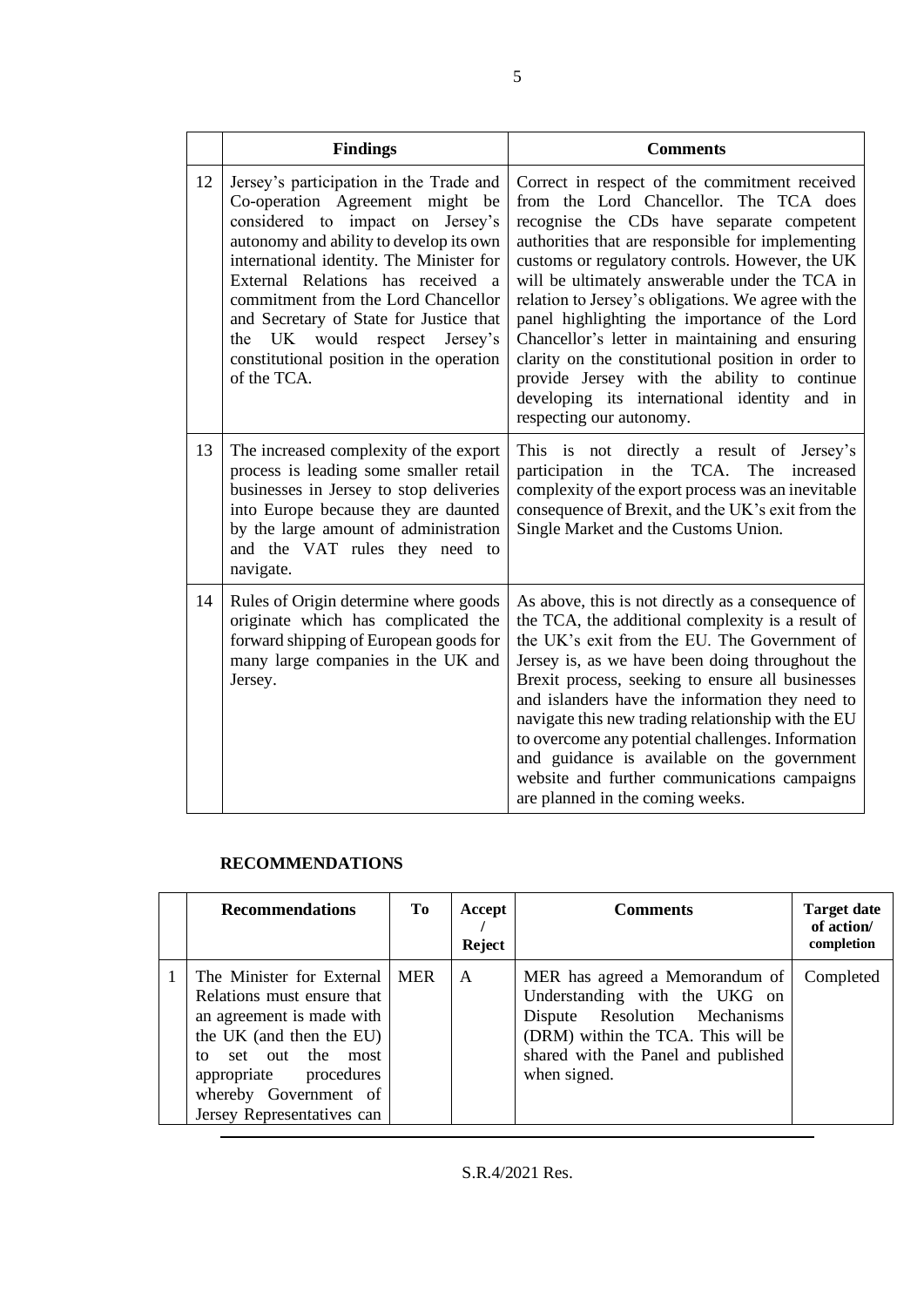|                | <b>Recommendations</b>                                                                                                                                                                                                                                                                                                    | <b>To</b>  | Accept        | <b>Comments</b>                                                                                                                                                                                                                                                                                                                      | <b>Target date</b><br>of action/ |
|----------------|---------------------------------------------------------------------------------------------------------------------------------------------------------------------------------------------------------------------------------------------------------------------------------------------------------------------------|------------|---------------|--------------------------------------------------------------------------------------------------------------------------------------------------------------------------------------------------------------------------------------------------------------------------------------------------------------------------------------|----------------------------------|
|                | be directly involved in any<br>relevant dispute resolution<br>process.                                                                                                                                                                                                                                                    |            | <b>Reject</b> |                                                                                                                                                                                                                                                                                                                                      | completion                       |
| $\overline{2}$ | As the Trade Committees<br>will play an important role<br>in determining the scope<br>and application of future<br>agreements, the Minister<br>for External Relations<br>should ensure that Jersey is<br>sufficiently represented in<br>the relevant committees.                                                          | <b>MER</b> | A             | This matter is being actively discussed<br>with the UK Government. The MoU<br>referenced above will be reviewed in<br>June to take particular account of new<br>governance structures.                                                                                                                                               | <b>July 2021</b>                 |
| 3              | The Minister for External<br>Relations should ensure<br>that there is a UK-Jersey<br>agreement that governs the<br>undertaking<br>of<br>any<br>requests made by Jersey on<br>its customs operations.                                                                                                                      | <b>MER</b> | $\mathsf{A}$  | The Customs Union Arrangement that<br>Jersey already agreed with the UK<br>came into effect at the end of the<br>Transition Period at 11pm on 31<br>December 2020. This arrangement<br>provides for the establishment of a<br>committee<br>which<br>consider<br>can<br>operational issues such as requests in<br>respect of the TCA. | Completed                        |
| 4              | In relation to customs<br>operations, the Minister for<br>External Relations should<br>keep under review the<br>distinction<br>between<br>"goods" and "services" in<br>order to mitigate against<br>any future<br>ambiguities<br>which<br>might<br>arise<br>regarding the limited<br>application of "goods" to<br>Jersey. | <b>MER</b> | A             | The Government is acutely conscious<br>of the blurring between certain goods<br>and services in the context of trade,<br>and will bear this in mind and keep<br>under active review in discussions<br>with the UK Government, particularly<br>in considering future agreements with<br>other third country partners.                 | Ongoing<br>Action                |
| 5              | In order to provide clarity<br>and support for businesses<br>regarding the difficulties<br>they may experience due to<br>the changes resulting from<br>Brexit and the Trade and<br>Co-operation Agreement,<br>the Minister for External<br>Relations should under-<br>further<br>"Beyond<br>take                          | <b>MER</b> | A             | further<br>"Beyond<br>Brexit"<br>A<br>communications campaign will be<br>launched in the coming weeks. A<br>focus<br>will<br>on the practical<br>be<br>operational<br>changes,<br>and<br>new<br>requirements, that will affect Islanders<br>and local businesses.                                                                    | April 2021                       |